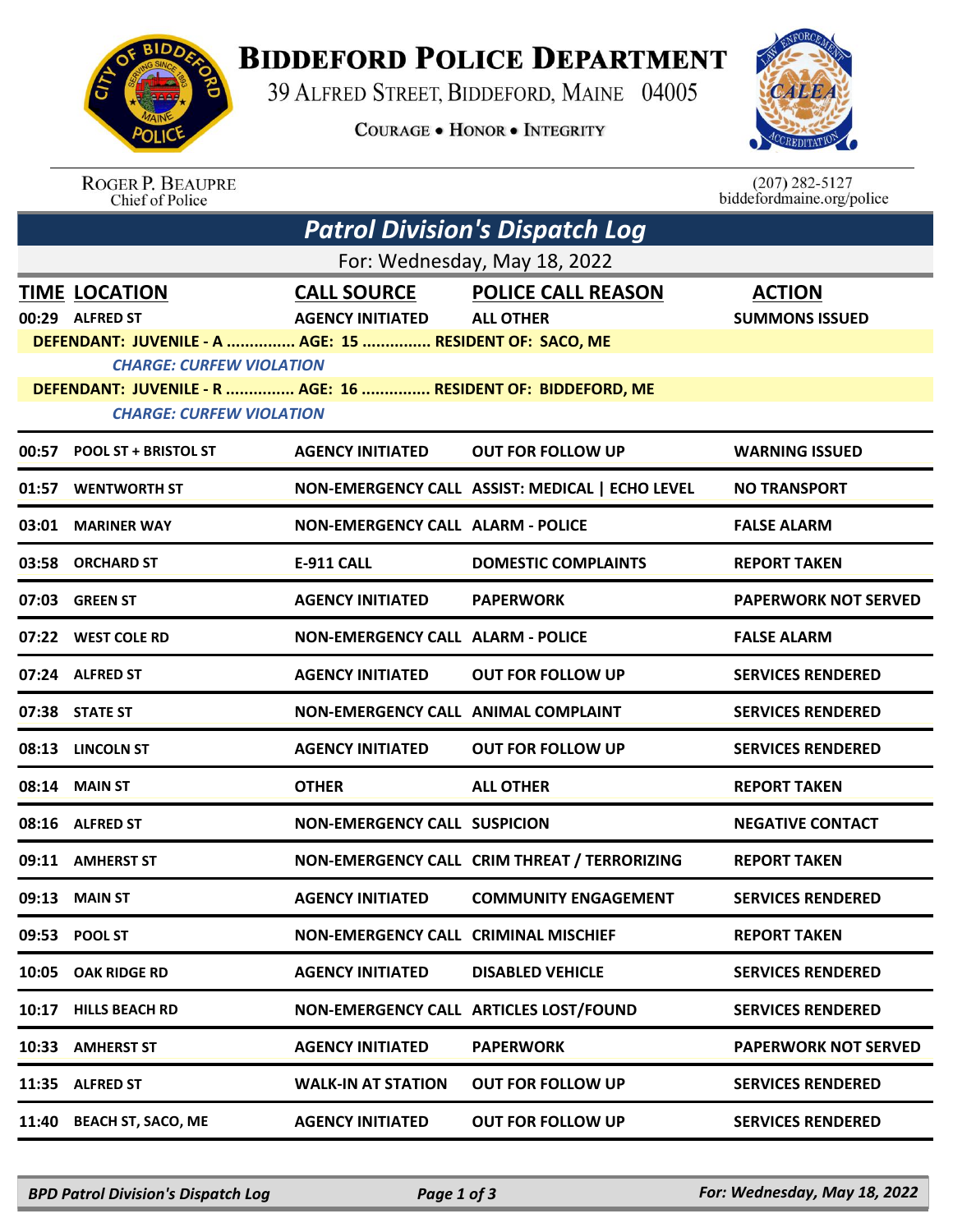|       | <b>TIME LOCATION</b><br>11:47 PEARL ST                        | <b>CALL SOURCE</b><br><b>NON-EMERGENCY CALL JUVENILE OFFENSES</b>                         | <b>POLICE CALL REASON</b>                                                                       | <b>ACTION</b><br><b>FIELD INTERVIEW</b> |
|-------|---------------------------------------------------------------|-------------------------------------------------------------------------------------------|-------------------------------------------------------------------------------------------------|-----------------------------------------|
|       | 12:03 MAIN ST                                                 | <b>NON-EMERGENCY CALL SUSPICION</b>                                                       |                                                                                                 | <b>SERVICES RENDERED</b>                |
|       | 12:12 JANELLE ST                                              | <b>AGENCY INITIATED</b>                                                                   | <b>TRAFFIC ENFORCEMENT</b>                                                                      | <b>NO ACTION REQUIRED</b>               |
|       | 12:28 ADAMS ST                                                | <b>E-911 CALL</b>                                                                         | <b>DISTURBANCE / NOISE</b>                                                                      | <b>REPORT TAKEN</b>                     |
|       | 13:17 GRAHAM ST + CRESCENT ST                                 | NON-EMERGENCY CALL PARKING COMPLAINT                                                      |                                                                                                 | <b>GONE ON ARRIVAL</b>                  |
|       | 13:22 SACO FALLS WAY                                          | <b>AGENCY INITIATED</b>                                                                   | <b>OUT FOR FOLLOW UP</b>                                                                        | <b>SERVICES RENDERED</b>                |
|       | 14:03 ALFRED ST                                               | NON-EMERGENCY CALL ANIMAL COMPLAINT                                                       |                                                                                                 | <b>REPORT TAKEN</b>                     |
|       | 14:04 GRAYSON ST                                              | <b>NON-EMERGENCY CALL ALL OTHER</b>                                                       |                                                                                                 | <b>SERVICES RENDERED</b>                |
|       | 14:46 ELM ST                                                  | <b>WALK-IN AT STATION</b>                                                                 | <b>THEFT</b>                                                                                    | <b>REPORT TAKEN</b>                     |
|       | 15:03 ALFRED ST                                               | <b>AGENCY INITIATED</b>                                                                   | <b>CHECK WELFARE</b>                                                                            | <b>SERVICES RENDERED</b>                |
| 15:49 | <b>CRANBERRY LN</b>                                           | E-911 CALL                                                                                | <b>ASSIST: MEDICAL W/ ENGINE</b>                                                                | <b>TRANSPORT TO HOSPITAL</b>            |
|       | 16:04 MARINER WAY                                             | <b>E-911 CALL</b>                                                                         | <b>VEHICLE CRASH - POLICE ONLY</b>                                                              | <b>STATE FORM TAKEN</b>                 |
|       | 16:11 MAIN ST                                                 | NON-EMERGENCY CALL TRESPASSING BY M/V                                                     |                                                                                                 | <b>NO ACTION REQUIRED</b>               |
|       | 16:41 SOUTH ST                                                | <b>AGENCY INITIATED</b>                                                                   | <b>PAPERWORK</b>                                                                                | <b>NEGATIVE CONTACT</b>                 |
| 16:55 | <b>BEACH HOUSE LN</b>                                         | <b>AGENCY INITIATED</b>                                                                   | <b>COMMUNITY ENGAGEMENT</b>                                                                     | <b>NO VIOLATION</b>                     |
|       | 16:58 RUGBY ST                                                | <b>AGENCY INITIATED</b>                                                                   | <b>PAPERWORK</b>                                                                                | <b>PAPERWORK NOT SERVED</b>             |
| 16:58 | <b>ALFRED ST</b><br>24 YEAR-OLD OPERATOR FROM SCARBOROUGH, ME | <b>AGENCY INITIATED</b><br><b>TRAFFIC WARNING: FAILURE TO OBEY TRAFFIC CONTROL DEVICE</b> | <b>TRAFFIC ENFORCEMENT</b><br>TRAFFIC WARNING: FAILING TO PRODUCE EVIDENCE OF VEHICLE INSURANCE | <b>WARNING ISSUED</b>                   |
|       | 17:00 ELM ST                                                  | NON-EMERGENCY CALL DISTURBANCE / NOISE                                                    |                                                                                                 | <b>CIVIL COMPLAINT</b>                  |
| 17:05 | <b>HILLS BEACH RD</b>                                         | <b>NON-EMERGENCY CALL ALL OTHER</b>                                                       |                                                                                                 | <b>SERVICES RENDERED</b>                |
|       | 17:08 ALFRED ST + BARRA RD                                    | <b>NON-EMERGENCY CALL TRAFFIC SIGNALS</b>                                                 |                                                                                                 | <b>REFERRED OTHER AGENCY</b>            |
|       | 17:08 ALFRED ST + OLD DOGS LN                                 | <b>NON-EMERGENCY CALL TRAFFIC SIGNALS</b>                                                 |                                                                                                 | <b>REFERRED OTHER AGENCY</b>            |
|       | 17:11 KING ST + FOSS ST                                       | NON-EMERGENCY CALL ASSIST OTHER AGENCY                                                    |                                                                                                 | <b>NO ACTION REQUIRED</b>               |
| 17:23 | <b>BEACH AVE</b>                                              | <b>AGENCY INITIATED</b>                                                                   | <b>COMMUNITY ENGAGEMENT</b>                                                                     | <b>NO VIOLATION</b>                     |
| 17:27 | <b>JOSHUA DR</b>                                              | <b>NON-EMERGENCY CALL BOLO</b>                                                            |                                                                                                 | <b>NEGATIVE CONTACT</b>                 |
|       | 17:31 CLARK ST + PROSPECT ST                                  | <b>AGENCY INITIATED</b>                                                                   | <b>ALL OTHER</b>                                                                                | <b>WARNING ISSUED</b>                   |
|       | 17:42 HIGHLAND ST                                             |                                                                                           | NON-EMERGENCY CALL BOLO/TRAFFIC COMPLAINT                                                       | <b>NEGATIVE CONTACT</b>                 |
|       | 18:06 ELM ST                                                  | <b>AGENCY INITIATED</b>                                                                   | <b>COMMUNITY ENGAGEMENT</b>                                                                     | <b>SERVICES RENDERED</b>                |
|       | 18:09 FORTUNES ROCKS RD                                       | <b>AGENCY INITIATED</b>                                                                   | <b>COMMUNITY ENGAGEMENT</b>                                                                     | <b>NO VIOLATION</b>                     |
|       |                                                               |                                                                                           |                                                                                                 |                                         |

*BPD Patrol Division's Dispatch Log Page 2 of 3 For: Wednesday, May 18, 2022*